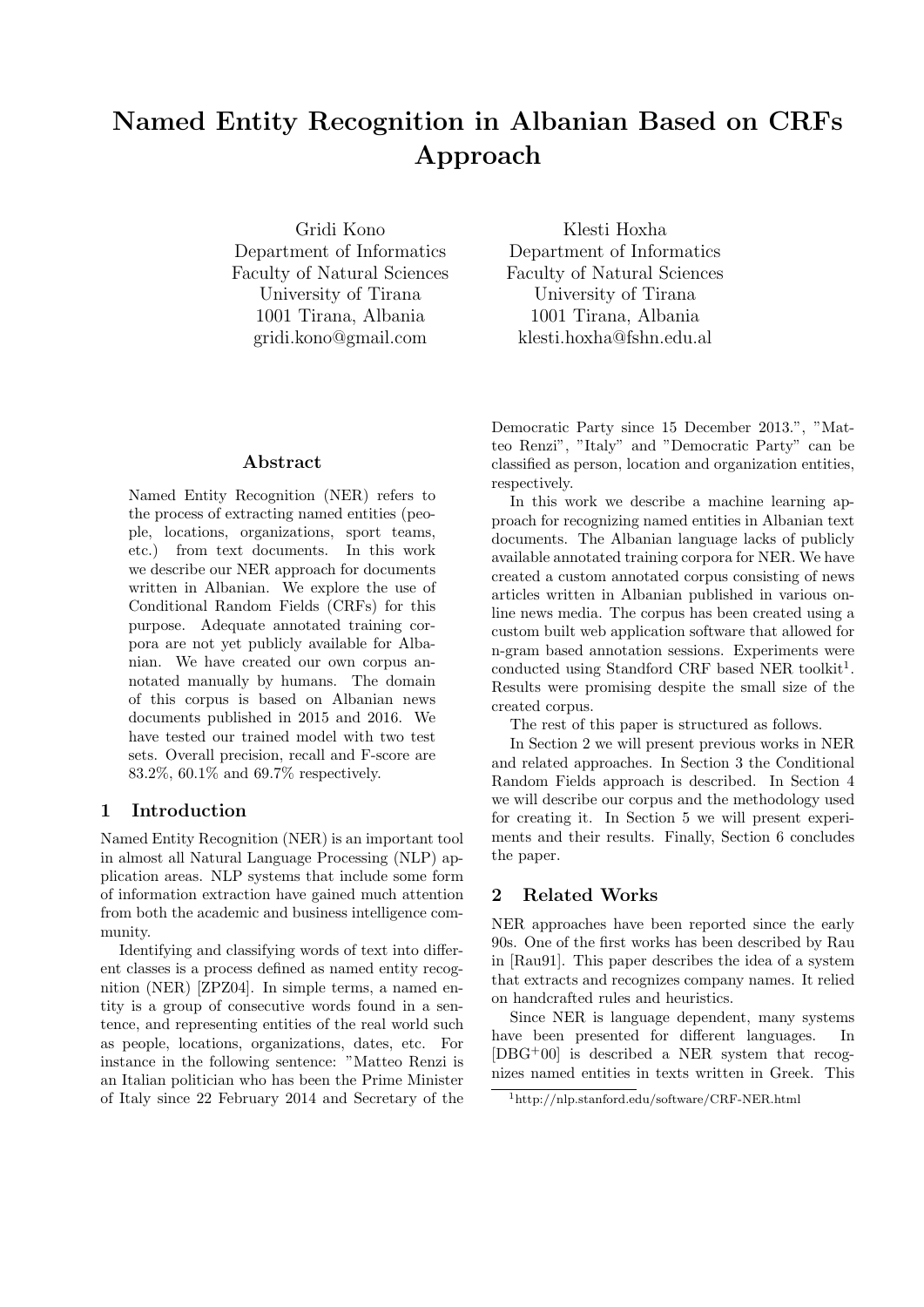approach followed the MUC-7 NER task definition [CR97] with certain adaptions. Entity classes captured in this paper are people, organizations, location names, date and time expressions, and percent and money expressions. This system is based on finite state machine techniques. The achieved precision and recall were 0.86 and 0.81 respectively.

An interesting study by Pathak et al.  $[PGJ+13]$  focuses in clinical named entities. It recognizes three types of named entities like Problem, Test and Treatment. In this study, authors proposed an approach which uses domain specific knowledge in the form of clinical features along with textual and linguistic features. The used textual features are stemming, prefix, suffix and orthographical features. The used linguistics features are part-of-speech(POS), chunks and NP Head. While the used clinical features are section headers, customized stop words, dictionary search, abbreviations and acronyms. They performed experiments with  $i2b2$  shared task using  $CRF++^2$ . The evaluation task was done using micro-averaged precision, recall, and F-Score for exact and inexact matches. For exact matches they achieved 0.889 precision, 0.813 recall and 0.849 F-score respectively. For inexact matches they achieved 0.966 precision, 0.883 recall and 0.923 F-Score.

An approach for German language is presented by Faruqui et al. in [FPS10]. Their work consists of training an existing Stanford NER system on various German semantic generalization corpora. Semantic generalization refers to acquiring semantic similarities from large, unlabelled corpora that can support the generalization of predictions to new, unseen words in the test set while avoiding over-fitting. Corpora was evaluated on both in-domain and out-of-domain data, assessing the impact of generalization corpus size and quality. The F-score of this system improves by  $6\%$ (in-domain) and 9% (out-of-domain) over supervised training approaches.

Benajiba et al. in  $[BDR+08]$  have developed a NER system for Arabic language. The features used are contextual, lexical, morphological, geographical dictionaries (gazzeters), Part-of-speech tags and Base-phrasechunking, nationality and the corresponding English capitalization. The system has been evaluated using ACE Corpora<sup>3</sup> and ANERcorp<sup>4</sup>. The aggregate Fscore for this system (when all the features are considered) is 82.71%.

A valuable approach for Albanian Language is presented for the first time by Skënduli and Biba in [SB13]. Their work uses a human annotated corpus. The domain of this corpus is focused in Politics and

History documents. The corpus is a collection of three sub-corpora: People corpus, Locations corpus and Organizations corpus. They performed experiments with these corpora using Apache Open $NLP<sup>5</sup>$  as a framework for running their machine learning based NER approach. The achieved results of this approach were as follows:

The People corpus produced values of Precision, Recall and F-score as 0.85, 0.70 and 0.76 respectively. The Locations corpus produced values of Precision, Recall and F-score as 0.83, 0.66 and 0.73 respectively. While Organizations corpus produced values of Precision, Recall and F-score as 0.69, 0.60 and 0.64 respectively.

In general, NER approaches reported for most languages belong to these categories:

- 1. Rule Based
- 2. Machine Learning
- 3. Hybrid Models

The first one is based on handcrafted rules, linguistic approaches and Gazzeters. The second is based on statistical methods. The most used methods for statistical NER are Maximum Entropy Model [SB13], Conditional Random Fields [PGJ+13,FPS10,LMP01], Hidden Markov Models [ZS02] and Support Vector Machines  $[BDR+08]$ . The third one combines Rule based and Machine learning methods [Rau91,  $DBG<sup>+</sup>00, BDR<sup>+</sup>08$ . Machine learning based methods depend on preliminary training. The training methods can be divided into three groups: Supervised learning, Semi-supervised learning and Unsupervised learning method. Supervised methods need annotated training data to retrieve optimal results from the classifier. Semi-supervised learning methods require some data which are used as a help for the training. Unsupervised learning methods do not depend on training data and are mostly clustering based.

## 3 Conditional Random Fields

In this work we used a linear chain CRF sequence classifier. Conditional Random Fields is a probabilistic framework used to segment and label sequence data. Conditional Random Fields are undirected graphical models, used to calculate the conditional probability of values on designated output nodes, given already assigned values to the input nodes. The conditional probability of a state sequence  $\mathbf{x} = (x_1, \dots, x_T)$  given an observation sequence  $y = (y_1, \ldots, y_T)$  calculated as:

<sup>2</sup>https://taku910.github.io/crfpp/

<sup>3</sup>http://corpus.ied.edu.hk/ace/Corpus.html

<sup>4</sup>http://users.dsic.upv.es/ ybenajiba/

<sup>5</sup>https://opennlp.apache.org/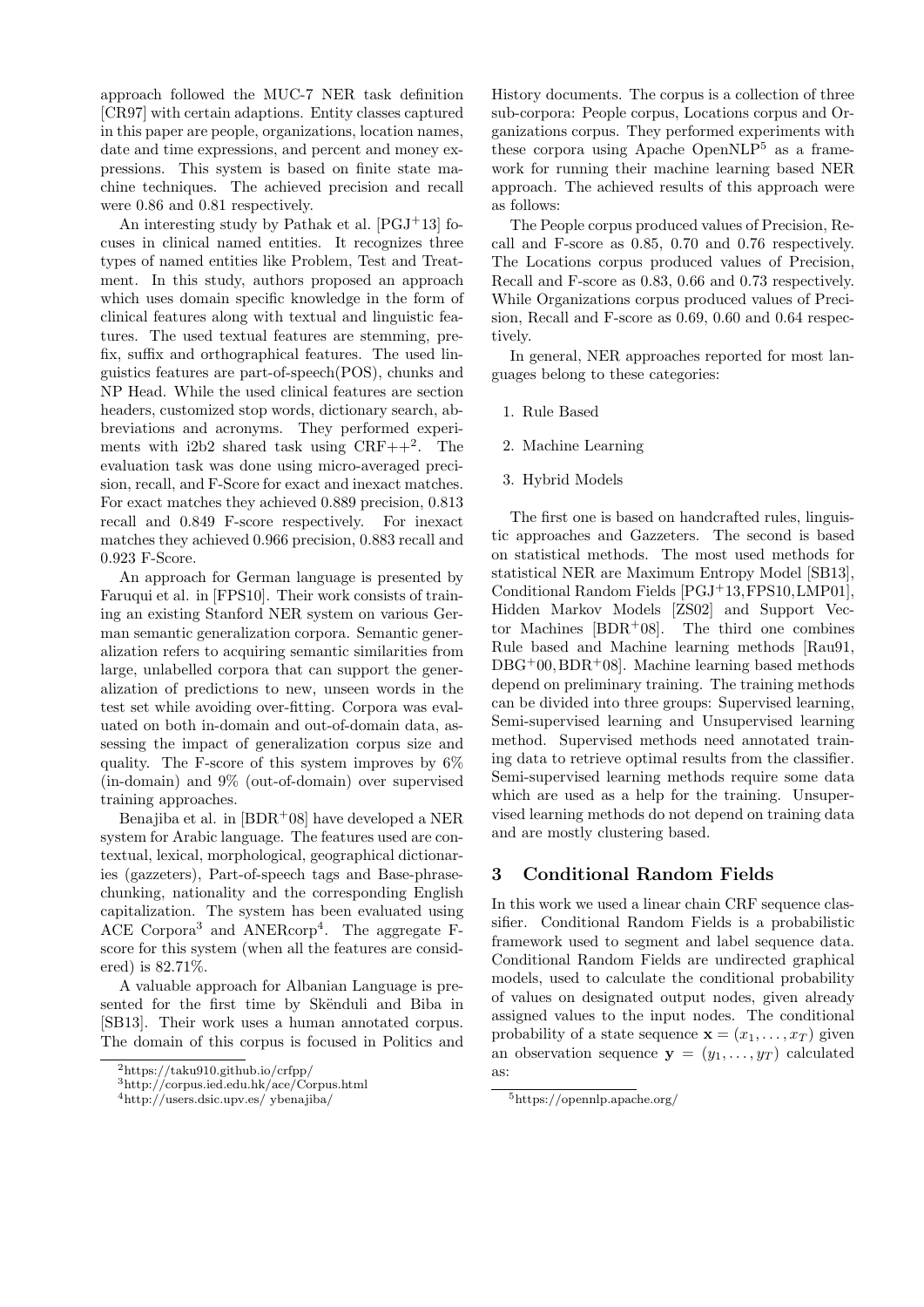$$
p_{\theta}(\mathbf{y}|\mathbf{x}) = \frac{1}{Z_{\theta}(\mathbf{x})} \exp\left\{\sum_{t=1}^{T} \sum_{k=1}^{K} \theta_k f_k(y_{t-1}, y_t, x_t)\right\}
$$
(1)

where,  $f_k(y_{t-1}, y_t, x_t)$  is a feature function whose weight  $\theta_k$ , is to be learned via training. The values of feature functions may range between  $-\infty$  to  $+\infty$ , but usually they are binary. Usually, when applying CRFs to the named entity recognition problem, an observation sequence is a sequence of tokens or a raw text and the state sequence is its corresponding sequence of labels [LMP01]. By Hammersley-Clifford theorem, the conditional probability of a state sequence given an input sequence will be:

$$
Z_{\theta}(\mathbf{x}) = \sum_{\mathbf{y} \in Y^T} \exp \left\{ \sum_{t=1}^T \sum_{k=1}^K \theta_k f_k(y_{t-1}, y_t, x_t) \right\}.
$$
 (2)

where  $Z_{\theta}$  is a normalisation factor over the all state sequences, which ensures that the probability distribution sums up to 1.

#### 4 Corpus

There are no publicly available NER annotated corpora for Albanian texts. Hence we decided to create a corpus of Albanian based on news articles published online from different local newspapers. We have used the news aggregator for Albanian news, built by [HBN16] using Scrapy<sup>6</sup>. News articles retrieved by this news aggregator are stored in a MySQL database. We used Python NLTK toolkit to generate all n-grams(for  $n=1,2,3,4$  for each news article. All generated ngrams are stored in the same database with corresponding news articles. In this paper we have considered only unigrams. Figure 1 shows the workflow diagram of building our corpus.



Figure 1: Workflow diagram.

In order to add labels to the generated unigrams, we have built a web application using ASP.NET Web-Forms<sup>7</sup>,  $C#^8$ , JQuery/Ajax<sup>9</sup> and Javascript technologies.

Our application has two simple user interfaces. The first user interface (Figure 2) lists titles of news articles and allows selecting each of them for n-gram labeling.

| Lajmet         |                                                                      |                  |                 |                   |  |
|----------------|----------------------------------------------------------------------|------------------|-----------------|-------------------|--|
| <b>Id</b>      | title                                                                |                  |                 |                   |  |
|                | VIDEOLAJM/ Policët dhunojnë qytetarin para zvidrejtorit              | Etketo Unigrame  | Etiketo Biorame | Etiketo Trigrame  |  |
| $\overline{a}$ | Firma ruse prodhon telefona gë nuk mund të përgjohen                 | Etketo Unigrame  | Etiketo Bigrame | Etileto Trigrame  |  |
| $\overline{3}$ | Krijchet loja "Nali Isē", Kryeministri ndal kamionat me emigrantē    | Etiketo Unigrame | Etiketo Biorame | Etilogo Trigrame  |  |
| ă.             | Luana në kërkim të dialit të luleve: Dua të martohem                 | Etketo Unigrame  | Etiketo Bigrame | Etileto Trigrame  |  |
| 5              | "The Guardian": Blair këshillues i Serbisë, 16 vjet pasi e bombardoi | Etiketo Uniorame | Etiketo Biorame | Etilogo Trigrame  |  |
| 6              | Zhuishet atentatori i himesmenit                                     | Etketo Unigrame  | Etiketo Bigrame | Etileto Trigrame  |  |
| 7              | Ekonomia kthen edhe nië herë dekretin e presidentit                  | Etiketo Unigrame | Etiketo Bigrame | Etilogio Trigrame |  |
| 8              | "Indeksi i mierimit". Shqipëria e 41-ta                              | Etketo Unigrame  | Etiketo Bigrame | Etileto Trigrame  |  |
| $\overline{9}$ | Nië mospranim apo nië "mallkim"?!                                    | Etiketo Unigrame | Etiketo Bigrame | Etitoto Trigrame  |  |
| 10             | Salihi ja hedh, në fushë pas 3 jayësh                                | Etketo Unigrame  | Etiketo Biorame | Etileto Trigrame  |  |

Figure 2: News User Interface.

The second user interface (Figure 3) consists of two parts. The first part displays raw content of a selected news article and the second part displays all unigrams of it. For each unigram, annotators are able to set a corresponding label from a list of predefined entity classes. Actually, our web application offers interfaces for also labeling bigrams and trigrams, but because the NER training model that we used for our experiments depends on labeled unigrams we were limited to these.

In order to visually aid the entity identification process, each word which starts with an uppercase charac-

<sup>6</sup>https://scrapy.org/

<sup>7</sup>https://www.asp.net/web-forms/

<sup>8</sup>https://msdn.microsoft.com/en-us/library/67ef8sbd.aspx <sup>9</sup>https://jquery.com/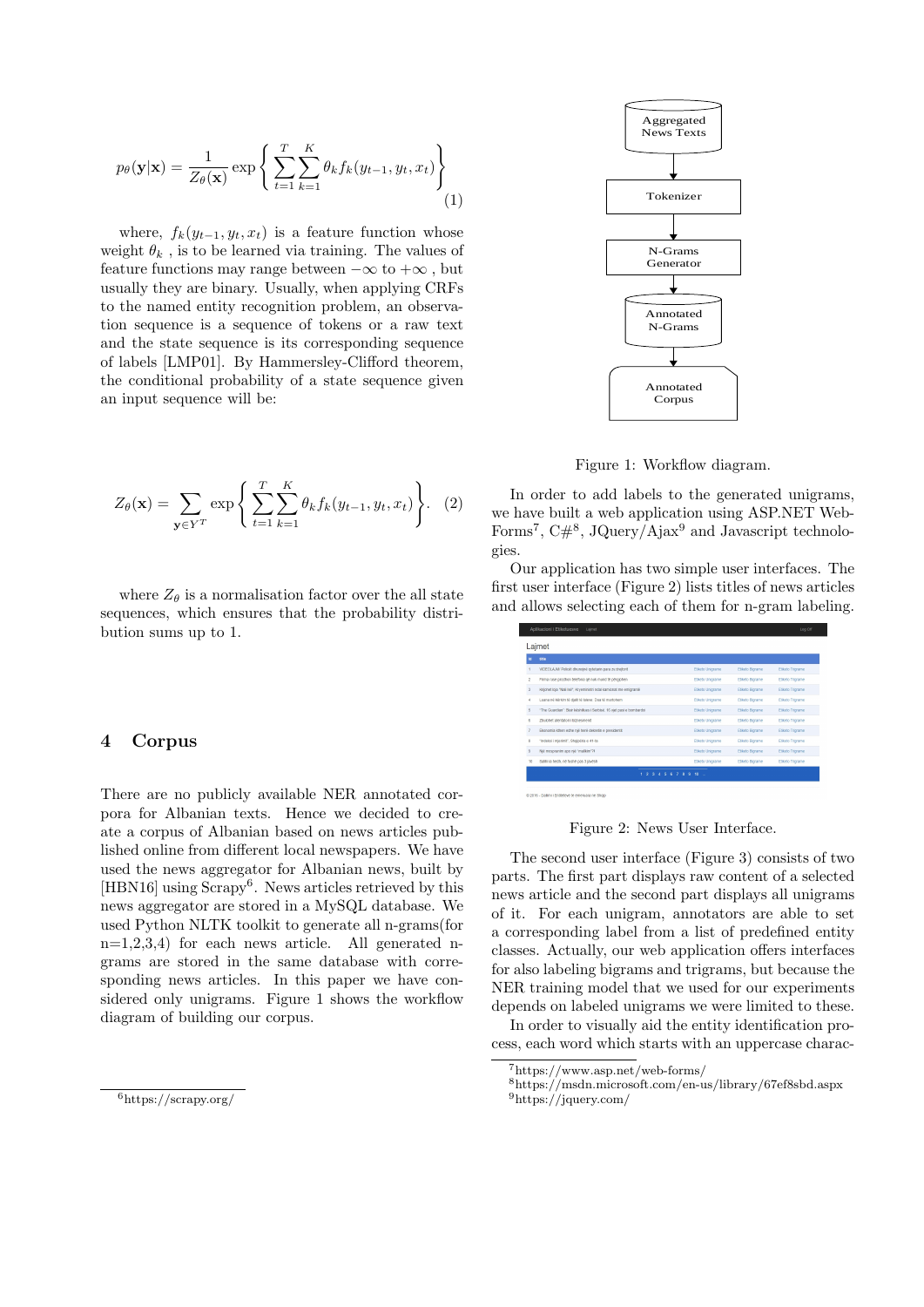| Aplikacioni i Etiketuesve<br>Laimet                                                                                                                                                                                                                         |        |            |                | Log off         |
|-------------------------------------------------------------------------------------------------------------------------------------------------------------------------------------------------------------------------------------------------------------|--------|------------|----------------|-----------------|
| Laci-Partizani, teatër edhe në Kupë                                                                                                                                                                                                                         | id.    | Entiteti   | <b>Frikets</b> |                 |
|                                                                                                                                                                                                                                                             | 156418 | Lad        |                | Etketoie        |
| Laçi dhe Partizani kanë konfirmuar atë që përflitej prej disa javësh, se kanë krijuar<br>nië aleance të mirëfilltë, duke i hapur rrugë njëri-tjetrit në aktivitete të ndryshme.                                                                             | 156419 | dhe        |                | Etketoie        |
| "Akordi I pashkruar" kritoi teatrin në ndeshten mes dy ekipeve në tayën e 19-të të<br>Kategorisë Superiore, ndërsa u finalizua me sukses në dy sfidat cerekfinale të                                                                                        | 156420 | Partizani  |                | Etketoie        |
| Kupës së Shqipërisë, që panë Lacin të shkonte dreit givsmëfinales së<br>turneut.Ndeshia e Superiores, e përfunduar nën hetim nga Komisioni i Etikës në                                                                                                      | 156421 | kané       |                | Etketoie        |
| FSHP, u mbyll me Partizanin gë në minutat e fundit nuk dinte të shënonte, edhe pse                                                                                                                                                                          | 156422 | konfernier |                | Etiketole       |
| Laci i leionte sulmuesit kundershtare të dilnin të getë para portës. Pas asal<br>ndeshiele, traineri i të kuqye, Shpetim Duro, refuzoi idenë e një akordi për të lejuar                                                                                     | 156423 | até        |                | <b>Etketoie</b> |
| Lacin të kualifikohej në Kupë. Sfida e parë e Kupës, e mbyllur me rezultatin 2-0 pas<br>dy golash të shënuar shumë shpejt nga të kuqtë, bëri të mendohej se Partizani do                                                                                    | 156424 | oé         |                |                 |
| të kalonte mes 4 ekipeve më të mira. Por ishte përsëri Duro ai që rihapi dyshimet,<br>duke deklaruar se Kupa ishte turneu i dytë nga rëndësia për Partizanin dhe një                                                                                        |        |            |                | Etketoie        |
| eliminim nuk ishte i pamundur. "Nese eliminohemi nga Kupa, nuk ka asnië problem                                                                                                                                                                             | 156425 | pérfitei   |                | <b>Etketoie</b> |
| sepse kio është strategjia jonë", ishin fialët e trainerit pas asaj fitoreje, duke i<br>hapur rrupën përmbysies së pritshme të kurbinasve në ndeshien e kthimit. Ashtu ka                                                                                   | 156426 | preli      |                | Etiketole       |
| ndodhur në ndeshten e djeshme, ku skuadrat kanë shfaqur një teatër të ngjashëm<br>me atë të përballjes të Kategorisë Superiore. Partizani, i paragitur në këtë takim.                                                                                       | 156427 | disa       |                | Etiketoie       |
| thuaise me të gjithë loitarët që zakonisht ngrohin stolin e rezervave, bëri të                                                                                                                                                                              | 156428 | kwésh      |                | Etiketoie       |
| pamundurën për t'i mundësuar Lacit të shënonte në portën kryeqytetase. Por duke<br>parë se si kurbinasit nuk dinin të gjenin kuadratin, Partizani mendoi t'ua                                                                                               | 156430 | <b>SP</b>  |                | Etketoie        |
| thjeshtonte më shumë kundërshtarëve kualifikimin, duke shkaktuar dy penallti<br>brenda pak minutash me ane të Muskait dhe duke mbetur me 10 lottarë pas dalles                                                                                              | 156431 | kané       |                | Etketoie        |
| me karton të kuq të mbroitësit. Cetkovic gaboi nga pika e bardhë në rastin e parë.                                                                                                                                                                          | 156432 | kriuar     |                | Etiketoie       |
| duke goditur shtyllen, por në të dytën. Xheims mori përsipër gjualtien, duke<br>dërquar saktësisht topin në rrietë. Nuk do të vononte shumë dhe Laci gjeti edhe<br>social a durit una disease sines cut derivat for a nuclei minovirio a financesis o ad di | 156433 | nié        |                | Ethetoid        |

Figure 3: Unigrams User Interface.

ter inside the news content is highlighted with yellow color.

This web application allows annotators to work on the same news item without overriding previous ngram labels, but storing each annotation instead allowing so for quality control processes. However, we avoided this for the experiments reported in this work, leaving the experimentation with annotation quality assurance techniques for future works.

Our corpus consists of 130 documents. The selected news documents were published in two different years (2015 and 2016). They belong to eight categories: Politics News, Economic News, Sport News, Health News, Technology News, Culture News, Chronics and Opinions.

This corpus has been manually annotated by humans. We have organized three sessions with volunteer annotators in order to annotate more n-grams. In the first and second sessions, volunteers annotated all news articles designated for the training set. In the third session we used different annotators that have not participated in previous sessions, in order to annotate test sets. The annotation has been done according to the Inside Outside(IO) format<sup>10</sup> with four tags as described in Table 1.

| NE tag | Meaning       | Example         |
|--------|---------------|-----------------|
| PER.   | person name   | George PER      |
|        |               | <b>Bush PER</b> |
| LOC    | location      | Tirana LOC      |
|        | name          |                 |
| ORG    | organization  | <b>OSCE ORG</b> |
|        | name          |                 |
|        | Not an entity | 76% O           |

Table 1: Named Entity Tagset

## 5 Experiments and Results

#### 5.1 Experimental Set-up

We performed our experiments in Stanford NER. Stanford NER is a Java implementation of a Named Entity

Recognizer. It comes with well-engineered feature extractors for Named Entity Recognition, and many options for defining feature extractors. Stanford NER is also known as CRFClassifier. The software provides a general implementation of (arbitrary order) linear chain Conditional Random Field (CRF) sequence models. That is, by training your own models on labeled data, you can actually use this code to build sequence models for NER or any other task [FGM05].

#### 5.1.1 Evaluation Metrics

We have evaluated the results of our experiments with well-accepted standard measures in evaluation of trained NER models. This can be performed by annotating a corpus and then compare the human annotations with a gold standard corpus. Thus, each annotation must be classified as being a:

- 1. True Positive (TP): the system provides an annotation that exists in the gold standard corpus.
- 2. True Negative (TN): the non existence of an annotation is correct according to the gold standard corpus.
- 3. False Positive (FP): the system provides an annotation that does not exist in the gold standard corpus;
- 4. False Negative (FN): the system does not provide an annotation that is present in the gold standard corpus.

Concretely we used Precision, Recall and F-score as used by other authors in  $[DBG^+00]$   $[BDR^+08]$   $[SB13]$ .

Recall measures the ability of a NE trained model to present all relevant entities, and is formulated as:

$$
Recall = \frac{TP}{TP + FP}
$$

Precision measures the ability of a NE trained model to present only relevant entities, and it is formulated as:

$$
Precision = \frac{TP}{TP + FN}
$$

These two measures of performance can be combined as one performance metrics, the F-score, which is computed by the weighted harmonic mean of precision and recall.

$$
F-score = 2 \times \frac{Precision \times Recall}{Precision + Recall}
$$

<sup>10</sup>http://nlp.stanford.edu/software/crf-faq.html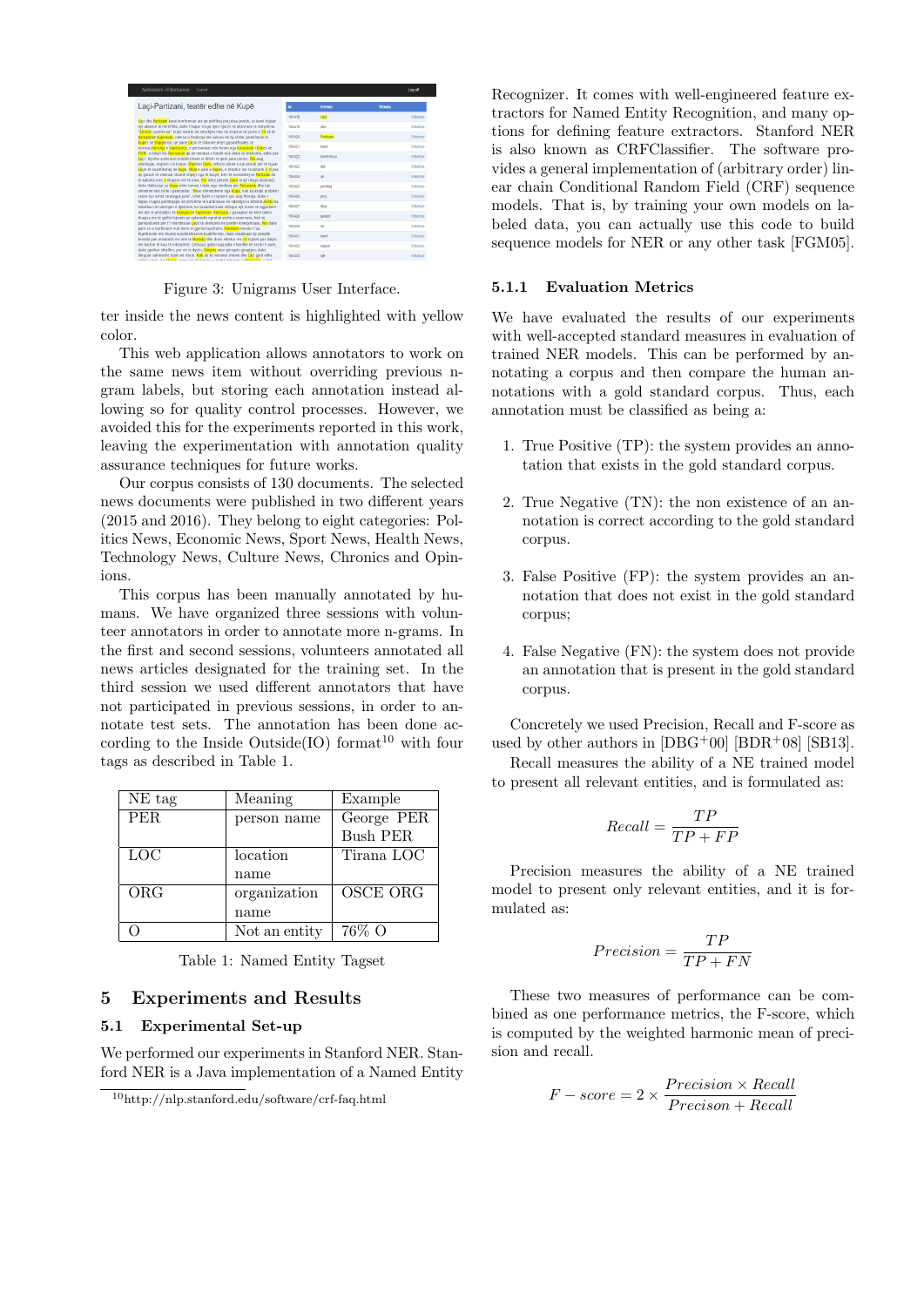#### 5.1.2 Experiments

Our corpus is further divided into the training and the test set, which contain 100 and 30 documents respectively.

The training set contains news documents published in 2015, in total around 50.000 words.

The test set is divided into two subsets. The first subset contains news documents published in 2015, while the second subset contains news documents published in 2016. Each subset contains 15 documents respectively.

We have conducted two experiments, the first using the first subset of test data and the second makes use of the second subset.

### 6 Results

The evaluation task for each experiment as described above was done using three different metrics: Precision, Recall and F-score. The following tables show results for each test set that has been used. The used training model is the same for both experiments. These calculations were carried out automatically by Stanford NER.

In the first experiment the NE class with highest F-score is Locations class, 81.1%. The NE class with lowest value is Organizations class, 47.1%. Overall for the first experiment we have got Precision of 80.8%, Recall of 64.0% and F-score of 71.4% (see Table 2).

| Entity class  | Precision | Recall | F-score |
|---------------|-----------|--------|---------|
| Locations     | 0.8219    | 0.8000 | 0.8108  |
| Organizations | 0.6154    | 0.3810 | 0.4706  |
| People        | 0.8409    | 0.5441 | 0.6607  |
| Average       | 0.8077    | 0.6402 | 0.7143  |

Table 2: Results for the first experiment.

In the second experiment the NE class with highest F-score is People class, 78.7%. The NE class with lowest value is Organizations class, 35.3%. Overall for the first experiment we have got Precision of 85.6%, Recall of 56.3% and F-score of 67.9% (see Table 3).

| Entity class  | Precision | Recall | F-score |
|---------------|-----------|--------|---------|
| Locations     | 0.8706    | 0.6379 | 0.7363  |
| Organizations | 0.8333    | 0.2239 | 0.3529  |
| People        | 0.8429    | 0.7375 | 0.7867  |
| Average       | 0.8555    | 0.5627 | 0.6789  |

Table 3: Results for the second experiment.

The overall average Precision, Recall and F-score are 83.2%, 60.1% and 69.7% respectively (see Table 4).

|               | Precision | Recall  | F-score |
|---------------|-----------|---------|---------|
| Experiment I  | 0.8077    | 0.6402  | 0.7143  |
| Experiment II | 0.8555    | 0.5627  | 0.6789  |
| Average       | 0.8316    | 0.60145 | 0.6966  |

Table 4: Final results of experiments.

# 7 Conclusions and Future Directions

In this paper we presented the results of a machine learning approach for identifying named entities in text documents written in Albanian. It is based in Conditional Random Fields and was evaluated against two different test sets on a corpus of Albanian news documents. The corpus was created by annotating news articles through the use of a custom built web application software. Volunteer annotators manually performed this process by using a n-gram based news visualization interface. The experiments were restricted in the recognition of three entity classes: people, locations, and organizations.

Even though the size of the annotated corpus is modest, we got promising results, showing that the experimented model can be used for successfully extracting named entities from Albanian text documents. The relatively low recall values for organization entities may be improved by using a larger corpus and expand it beyond news text documents written in Albanian.

In the future we intend to increase the size of the corpus in order to get more significant results. Furthermore, we aim to improve the quality of the annotated data by switching to a semiautomatic corpus creation approach [ACS14]. It would need to use a publicly available knowledge base of people, locations, and organizations. This way we may aid human annotators in better recognizing possible named entities in the provided texts. Also we want to improve the user interface involved in the annotation process and also tweak it in order to avoid confusion and produce annotation results better suited for the NLP toolkit that is being used. Another aspect that we want to improve in the future, is the inclusion of a quality control scheme in the annotation process. This way we will be able to avoid false or ambiguous tagging of named entities present in the text documents in question.

Experimenting with other NER machine learning techniques like Hidden Markov Model (HMM), Support Vector Machine (SVM) and studying the behaviour of these approaches for Albanian written documents is also in our future plans.

A NER tool for Albanian texts will also enable concrete applications like the creation of a knowledge base that stores facts about named entities present in news articles [HBN16].